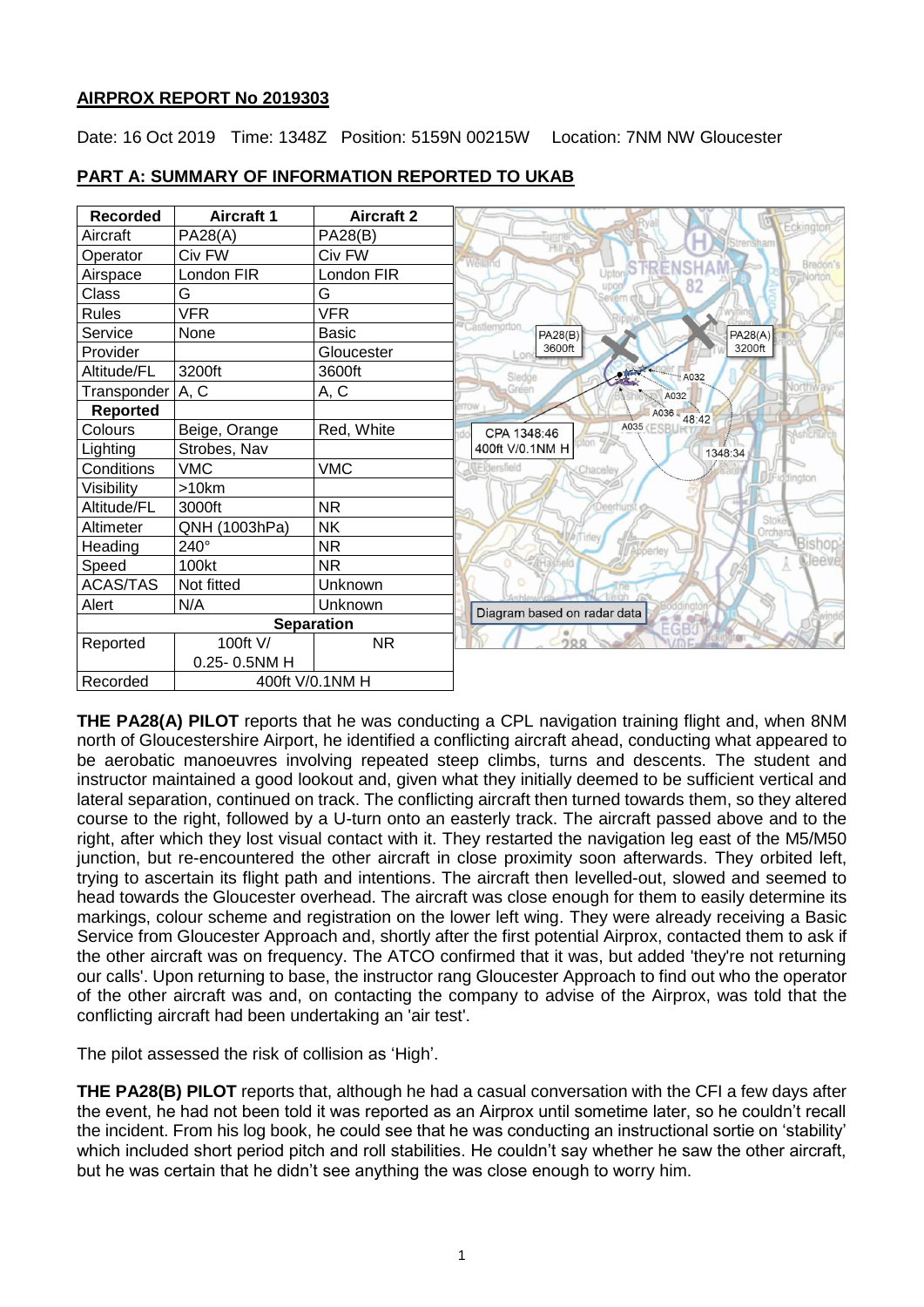**THE GLOUCESTER CONTROLLER** reports that they were providing a Basic Service to PA28(A) pilot who was on a Navex. At 1354hrs the pilot called to ask whether they were providing a service to PA28(B), stating that it had come close to them. Although the controller was providing a Basic Service to PA28(B), the pilot did not appear to be listening out, because he was not answering calls. PA28(A) pilot later telephoned to inform the controller that he would be reporting an Airprox. The controller was unsure exactly where the Airprox took place.

# **Factual Background**

The weather at Gloucestershire Airport was recorded as follows:

METAR EGBJ 161320Z 27007KT 9999 SCT040 15/07 Q1003=

## **Analysis and Investigation**

# **CAA ATSI**

The PA28(A) pilot was on a VFR Navex; the pilot was not in receipt of a Basic Service from Gloucester ATC at the time of the Airprox. The PA28(B) pilot was on a VFR local flight. The pilot was in receipt of a Basic Service from the Gloucester Approach controller. However, it was determined from the RT that the pilot was not answering all ATC calls.

The Gloucester controller was providing an Approach (non-radar) Service at the time of the Airprox and was dealing with other traffic in the lead-up to the event. Screenshots in this report have been taken from the Area Radar recordings.

At 1333:42, the PA28(B) pilot contacted the Approach controller and a Basic Service was agreed. The controller then called the pilot 5 times in the next minute but did not receive an answer.

At 1334:50, the pilot of an unrelated aircraft advised the controller that they were receiving the controller's calls without any problems; there was a simultaneous crossed transmission at this point, the content and source of which could not be determined. At 1336:00 the controller attempted to call PA28(B) pilot again, and again there was no response. The controller then turned their attention to other unrelated aircraft. The following screenshots illustrate how the Airprox unfolded:







At 1348:48 CPA occurred, with the aircraft separated by 0.1NM laterally and 400ft vertically (Figure 3).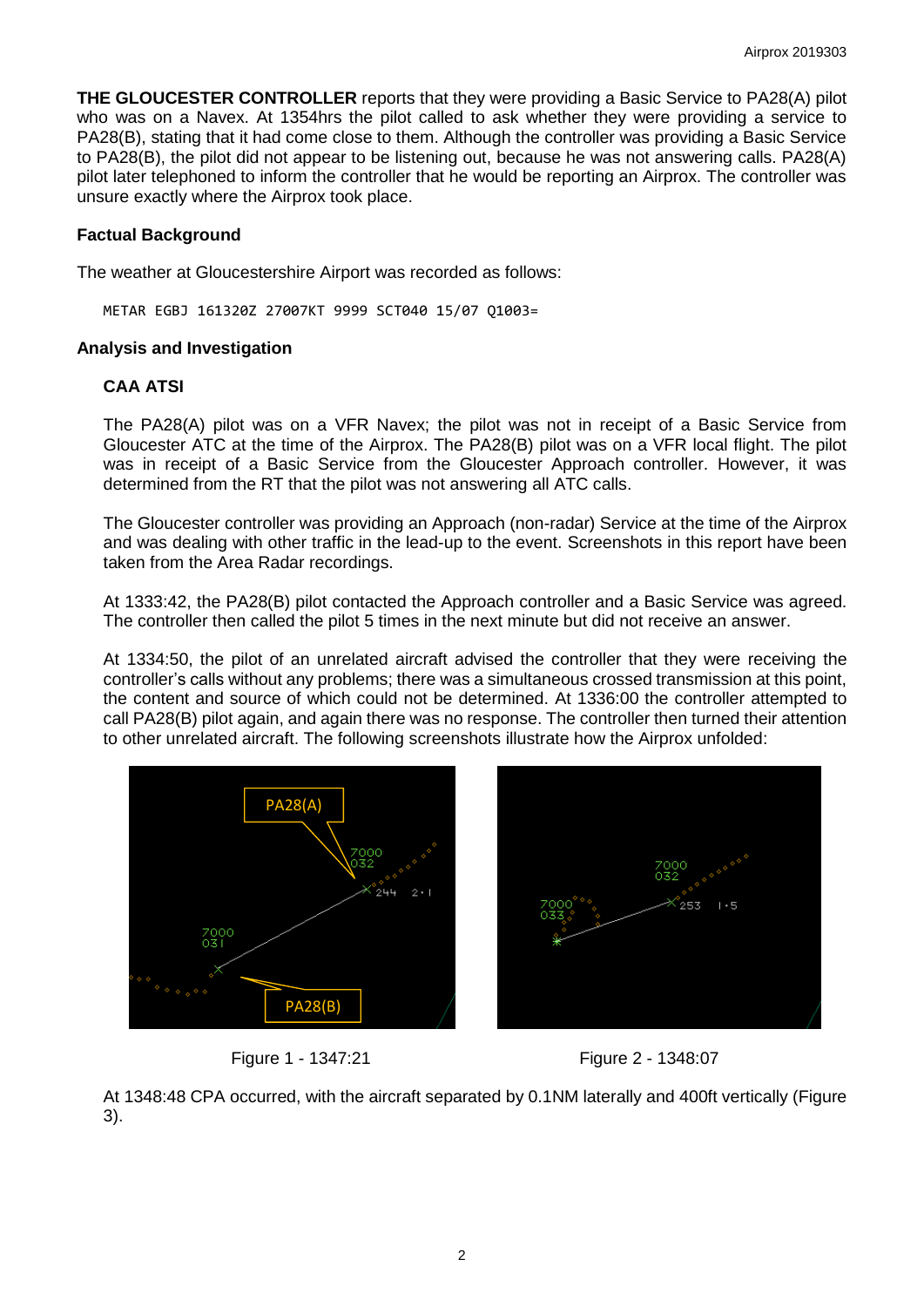

Figure 3 - 1348:48 CPA

At 1353:46, the PA28(A) pilot contacted the Gloucester Approach controller, advised them of their flight details and requested a Basic Service. During this RT exchange, the pilot asked the controller to confirm whether they had the pilot of PA28(B) on frequency. The controller responded in the affirmative but stated that the pilot had not responded to the controller's calls since the aircraft departed.

At 1357:25, the PA28(B) pilot subsequently called the controller advising that they were 8NM north of the Gloucester overhead and requested re-join via the overhead. The controller issued instructions for an overhead join, which was readback in full by the pilot.

The controller was providing Approach (non-radar) Services and, as a result, was not able to monitor the flight of PA28(B); the pilot was also not responding to RT calls from the controller. The PA28(A) pilot was not in receipt of a service from Gloucester Approach and was unknown traffic to the controller until after the Airprox had occurred.

## **CAP 493 extract:**

*Within Class G Airspace, under a Basic Service, Pilots remain responsible for their own collision avoidance. The provider of Basic Service is not required to monitor the flight and pilots should not*  expect any form of traffic information from a controller. However, if a controller notices that a definite *risk of collision exists, a warning shall be issued to the pilot. ((EU) 923/2012 SERA.9001 and SERA.9005(b)(2)).*

## **UKAB Secretariat**

The PA28(A) and PA28(B) pilots shared an equal responsibility for collision avoidance and not to operate in such proximity to other aircraft as to create a collision hazard.<sup>1</sup>

## **Summary**

An Airprox was reported when PA28(A) and PA28(B) flew into proximity approximately 8NM north of Gloucester at 1348hrs on Wednesday 16<sup>th</sup> October 2019. Both pilots were operating under VFR in VMC; PA28(B) was in receipt of a Basic Service from Gloucester Approach, PA28(A) was not in receipt of an ATS.

## **PART B: SUMMARY OF THE BOARD'S DISCUSSIONS**

Information available consisted of reports from the pilots of both aircraft, transcripts of the relevant RT frequencies, radar photographs/video recordings, reports from the air traffic controllers involved and

 $\overline{\phantom{a}}$ <sup>1</sup> SERA.3205 Proximity.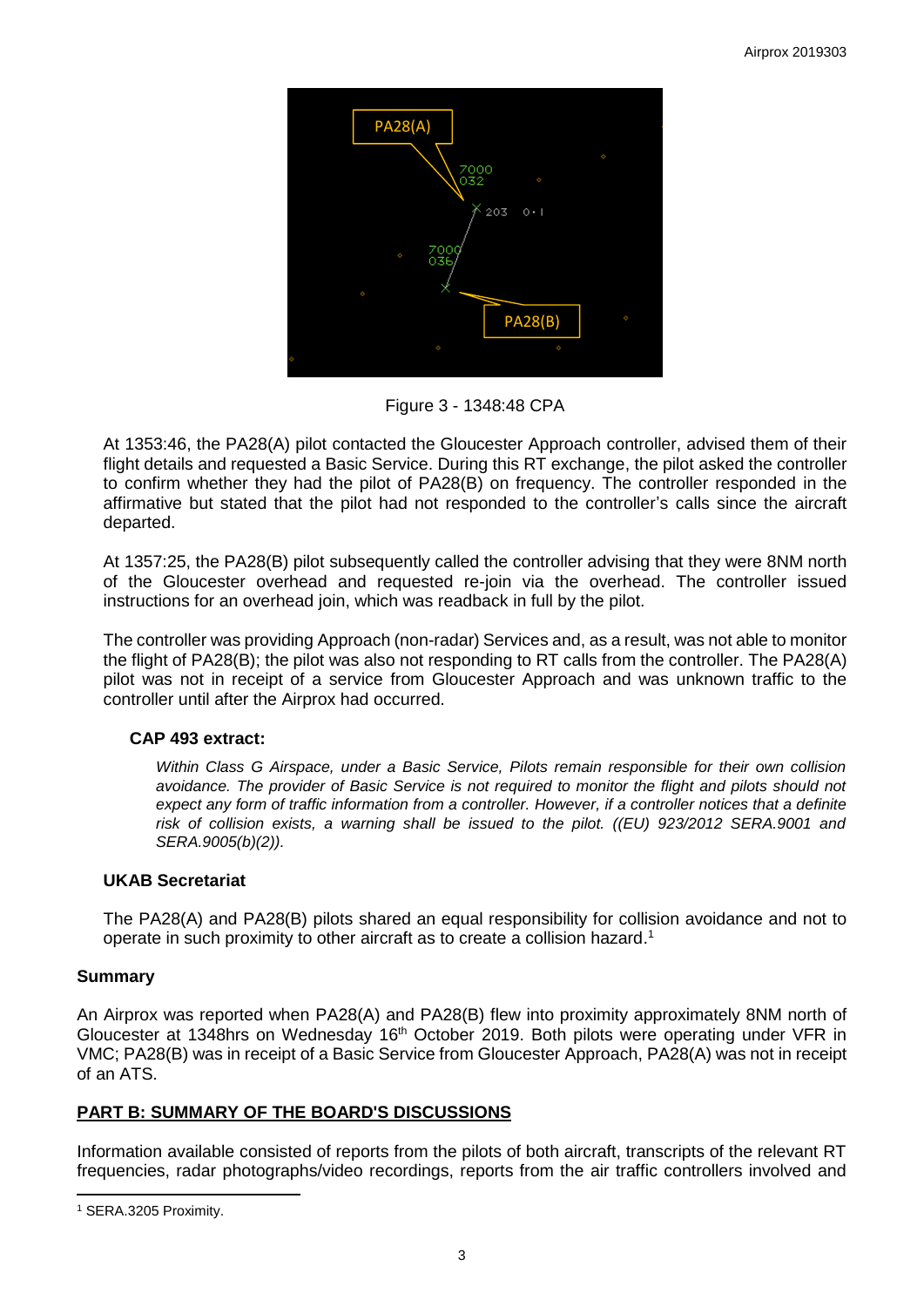reports from the appropriate ATC and operating authorities. Relevant contributory factors mentioned during the Board's discussions are highlighted within the text in bold, with the numbers referring to the Contributory Factors table displayed in Part C.

Due to the exceptional circumstances presented by the coronavirus pandemic, this incident was assessed as part of a 'virtual' UK Airprox Board meeting where members provided a combination of written contributions and dial-in/VTC comments. Although not all Board members were present for the entirety of the meeting and, as a result, the usual wide-ranging discussions involving all Board members were more limited, sufficient engagement was achieved to enable a formal assessment to be agreed along with the following associated comments.

The Board first looked at the actions of the PA28(A) pilot. He was conducting a CPL navigation exercise and members were aware that it was a requirement to remain as close as possible to the planned track and altitude. However, having seen PA28(B) manoeuvring in the area that he needed to fly through, and having turned away once, they wondered why he didn't change his altitude in order to remain clear (**CF2, CF7**). He was not receiving an ATS at the time, only calling Gloucester ATC after the Airprox, so had no prior situational awareness about PA28(B) and members considered that this was a missed opportunity (**CF4, CF5**). He was visual with the other aircraft as it turned back towards him and although there was 400ft separation, was concerned by its proximity (**CF6**).

Turning to the PA28(B) pilot, he was receiving an ATS from Gloucester, however, he wasn't acknowledging their calls and so had also missed out on the opportunity for receiving situational awareness from either ATC or from hearing other pilots in the vicinity (**CF3**, **CF5**). Furthermore, members noted that if he had told ATC that he was manoeuvring, they could have warned other pilots in the area, although it would not have affected the outcome of this incident given that the PA28(A) pilot was not on the same frequency. Some members wondered whether he had conducted sufficient lookout prior to each manoeuvre, in which case he should have seen PA28(A). However, he could not remember the event and members were unsure whether this was because he had seen the other PA28 and was not concerned, or he had not seen it at all. The Board expressed disappointment that, having discussed it with his CFI in the days following, he had not thought to at least make notes whilst it was fresh in his mind.

The Board briefly discussed the role of ATC, and noted that with PA28(A) pilot not on frequency, and PA28(B) pilot not acknowledging any calls, there was little more he could have done under the circumstances. Furthermore, he was not required to monitor the aircraft on radar under the terms of a Basic Service (**CF1**).

In assessing the risk, the Board noted that PA28(A) pilot had been visual with PA28(B), and whilst lateral separation had been less than ideal, with 400ft vertical separation they concluded that there had been no risk of collision. However, because of the unpredictable nature of PA28(B)'s profile they concluded that safety had been degraded; Risk Category C.

## **PART C: ASSESSMENT OF CONTRIBUTORY FACTORS AND RISK**

#### Contributory Factors:

|           | 2019303                                  |                                            |                                                                  |  |  |  |
|-----------|------------------------------------------|--------------------------------------------|------------------------------------------------------------------|--|--|--|
| <b>CF</b> | Factor                                   | <b>Description</b>                         | Amplification                                                    |  |  |  |
|           | <b>Ground Elements</b>                   |                                            |                                                                  |  |  |  |
|           | • Situational Awareness and Action       |                                            |                                                                  |  |  |  |
|           | Contextual                               | • Situational Awareness and Sensory Events | Not required to monitor the aircraft under the agreed<br>service |  |  |  |
|           | <b>Flight Elements</b>                   |                                            |                                                                  |  |  |  |
|           | <b>• Tactical Planning and Execution</b> |                                            |                                                                  |  |  |  |